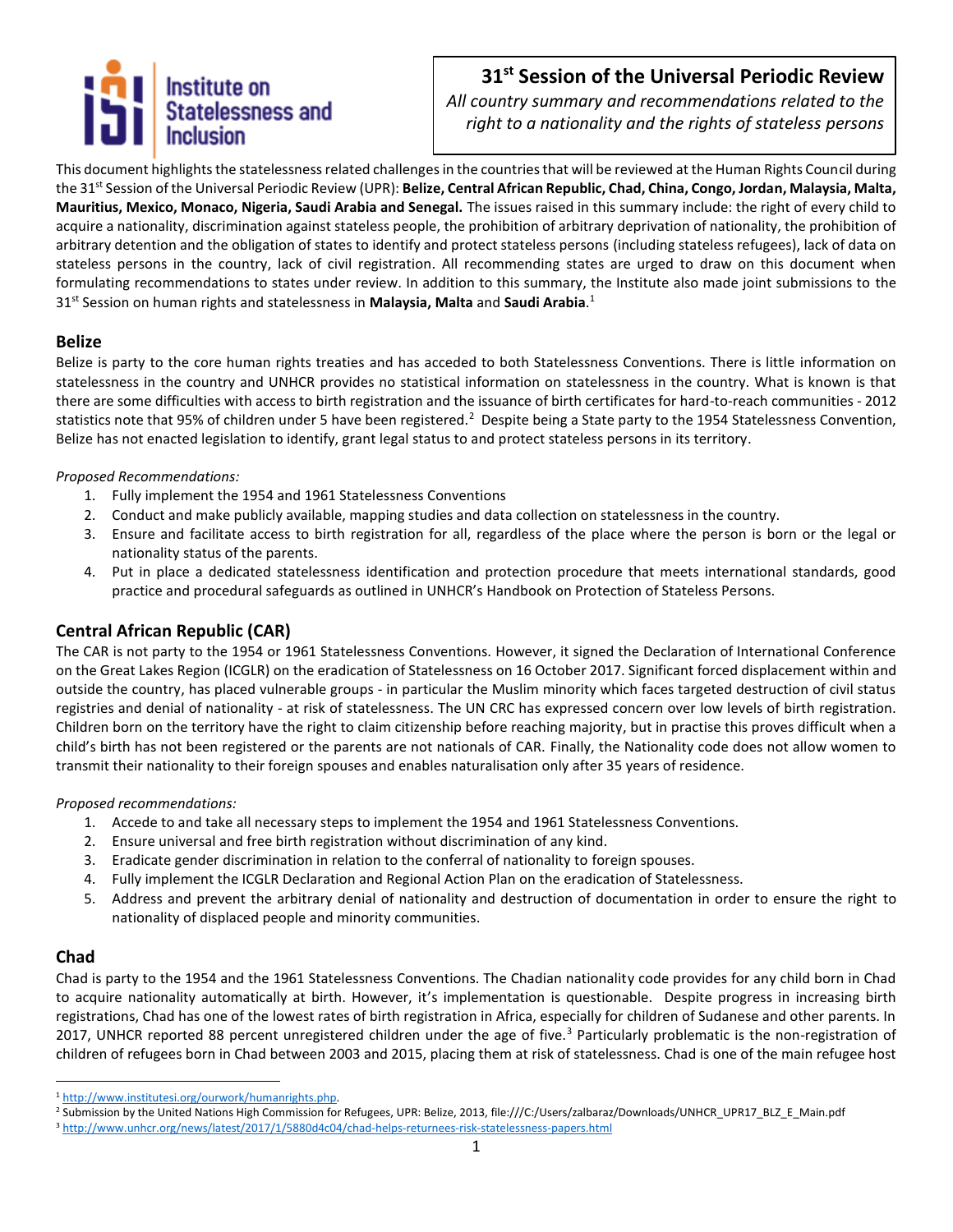countries in Africa. Further, thousands of Chadian migrants or descendants of Chadian migrants who were living in the CAR were forced to return to Chad. According to UNHCR at least 16,178 people left behind vital identification documents including birth certificates or ID cards, finding themselves at risk of statelessness.<sup>4</sup> Naturalisation is possible after 15 years of residence. However, naturalisation criteria are not clearly defined, leaving wide discretion for state authorities.

## *Proposed recommendations:*

- 1. Ensure universal and free birth registration without discrimination of any kind and intensify the deployment of mobile birth registration units.
- 2. Pursue efforts to modernize the civil registry and ensure that all persons including refugees and migrants have equal access.
- 3. Ensure the correct interpretation and non-discriminatory implementation of the Chadian nationality act by state authorities.

# **China**

China has not acceded to the statelessness conventions. UNHCR has no statistical data on statelessness in the country but estimates there to be a significant stateless population. The lack of a *Hukou* (household registration) is likely the leading cause of statelessness. 5 Census data in 2010 confirmed that at least 13 million children were affected by lack of *hukou,* which serves as birth registration and affirms nationality. The reasons behind children not obtaining a *hukou* include their parents violating the 'one child policy' (that was removed in 2015), being born outside of wedlock; or one or both of the parents being irregular migrants, primarily from North Korea. (According to some estimates, 20-30,000 children have been born to Chinese fathers and North Korean mothers and have never been registered).<sup>6</sup> Without this registration, children would have no documented connection to China and are all at risk of statelessness, undermining their ability to travel (both internally and externally), as well as their access to education and healthcare.

# *Proposed Recommendations:*

- 1. Fully promote, respect, protect and fulfil its obligations towards stateless persons under International Human Rights law.
- 2. Accede to and take all necessary steps to implement the 1954 and 1961 Statelessness Conventions.
- 3. Conduct and make publicly available, mapping studies and data collection on all stateless persons in the country.
- 4. Ensure the right of every child to a birth registration and to acquire a nationality, as enshrined under CRC Article 7.
- 5. Eradicate the practice of excluding children from being registered with a *Hukou* and ensure access for all children to *hukous* retroactively, regardless of the status of their parents.

# **Congo**

Congo is not party to the 1954 and 1961 Statelessness Conventions. However, Congo signed the Declaration of International Conference on the Great Lakes Region (ICGLR) on the eradication of Statelessness on 16 October 2017. While there is no available study on stateless persons or persons at-risk of statelessness, the low birth registration rate and lack of safeguards to prevent statelessness in the nationality legislation constitute statelessness risk factors. A law reform initiated in 2016 to merge the Family Code and Nationality Law is an encouraging step but it's results are yet to be seen. Birth registration rates in Congo are low. The Family Code provides for civil registry services and the free issuance of birth declaration documents but in practice, civil registry centres in remote areas such as Likouala department are not supported and required to pay fees to the judicial authorities. UNICEF has identified approximately 14,000 people without birth certificates in the Betou area, where about 70 percent of the refugee population lives.<sup>7</sup>

### *Proposed recommendations:*

- 1. Accede to and take all necessary steps to implement the 1954 and 1961 Statelessness Conventions.
- 2. Ensure that adequate resources are provided to ensure a functioning universal birth registration system.
- 3. Enforce legislation on free birth declaration by ensuring that all fees levied at any stage of the process are cancelled. <sup>8</sup>
- 4. Implement the ICGLR Declaration and Regional Action Plan on the eradication of Statelessness.

# **Jordan**

 $\overline{\phantom{a}}$ 

Jordan is one of 25 countries that denies women the right to pass citizenship to their children and spouses on an equal basis with men. According to Law No. 6 of 1954 on Nationality, Jordanian women can only confer nationality on children when the father is of unknown nationality, stateless or when filiation is not established. Jordanian men confer nationality on their children without exception. The

<sup>4</sup> <https://reliefweb.int/report/chad/unhcr-chad-factsheet-july-2018> (data from Juli 2018)

<sup>5</sup> Gordon, S, *China's hidden children: denied documents and at risk of* statelessness, 2017, ENS blog, https://www.statelessness.eu/blog/china-s-hidden-childrendenied-documents-and-risk-statelessness

<sup>&</sup>lt;sup>6</sup> Reuters, China urged to give citizenship to stateless children of trafficked North Koreans, 2015 http://news.trust.org//item/20151209175130-j7qa1/ <sup>7</sup> [http://www.refworld.org/cgi-](http://www.refworld.org/cgi-bin/texis/vtx/rwmain?page=search&docid=5b57031f4&skip=0&query=universal%20periodic%20review&coi=COG&searchin=fulltext&sort=date)

[bin/texis/vtx/rwmain?page=search&docid=5b57031f4&skip=0&query=universal%20periodic%20review&coi=COG&searchin=fulltext&sort=date](http://www.refworld.org/cgi-bin/texis/vtx/rwmain?page=search&docid=5b57031f4&skip=0&query=universal%20periodic%20review&coi=COG&searchin=fulltext&sort=date)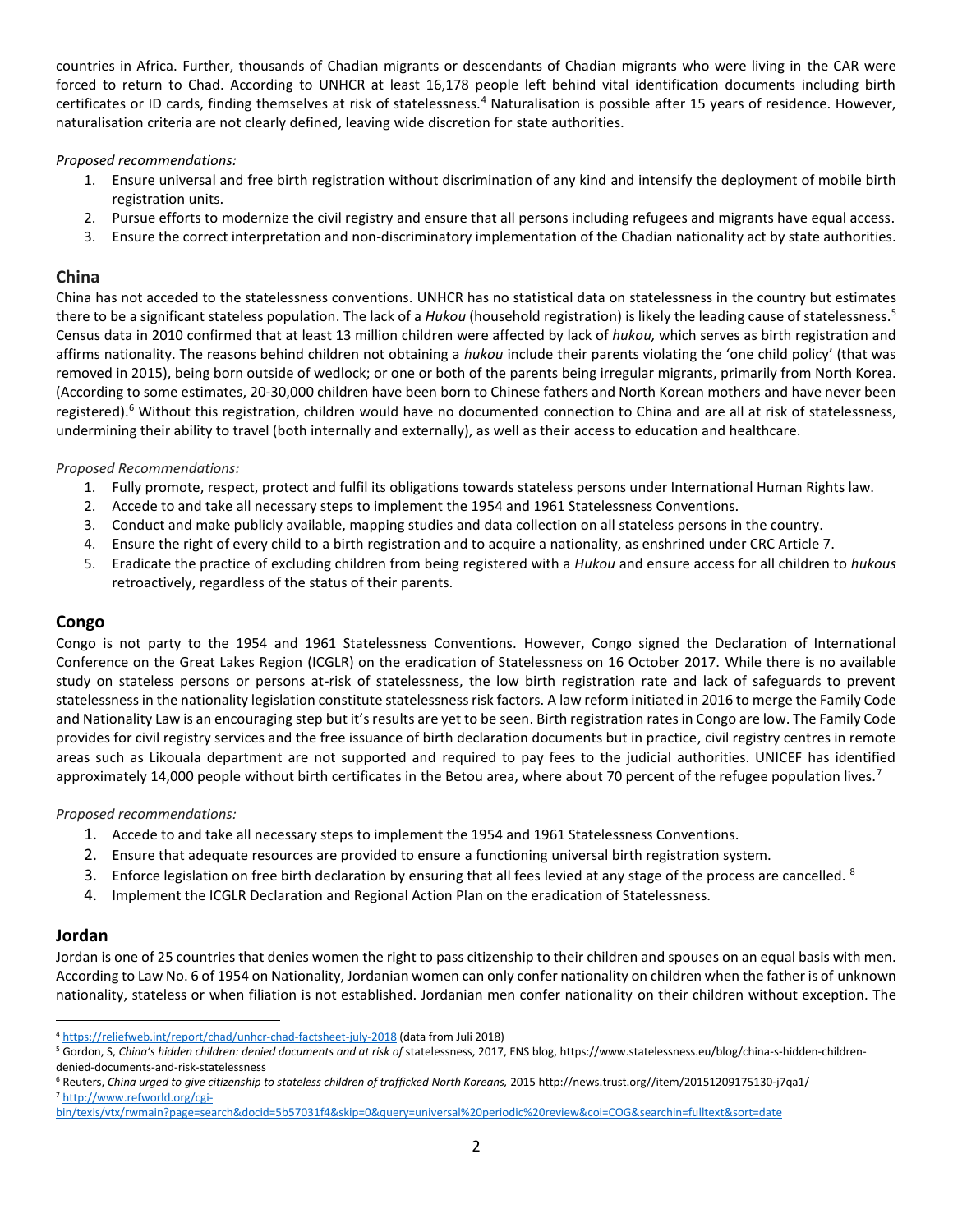Jordanian government has stated that some privileges (*Mazaya*) are granted to children of Jordanian women married to non-Jordanian with respect to education, health, work, own property, investment and obtaining a driver's license (private cars). Unfortunately, these *Mazaya* have not yet been fully implemented. Several UN treaty monitoring bodies, including the CEDAW, CRC and CERD, have urged Jordan to amend its nationality law to eradicate gender discrimination. There are nearly 2.1 million registered Palestinians in Jordan and many of them, particularly those who arrived after 1967, are only able to acquire two-year travel documents granting them freedom of movement but prohibiting access to many other rights. They have, for generations, been excluded from accessing Jordanian citizenship. Additionally, nearly one million Syrian refugees live in Jordan. Due to discrimination in Syrian nationality law (notably that Syrian women are not able to transfer their nationality to their children), a large stateless population originating from Syria and the complicated procedure of obtaining legal documents in Jordan, there are likely to be a significant number of cases of statelessness and risk of statelessness among this population in Jordan

### *Proposed Recommendations:*

- 1. Remove gender discrimination in the Nationality Law of No. 6 of 1954 so that Jordanian women can enjoy equal rights with Jordanian men to pass their nationality to their children and spouses.
- 2. As a temporary measure pending reform of the Nationality Law of No. 6 1954 to uphold gender equality, ensure that the "privileged services" (*Mazaya*) approved by the government are implemented immediately without delay.
- 3. Ensure that all children born in the territory of Jordan who do not obtain any other nationality are guaranteed, without discrimination, the right to a Jordanian nationality.
- 4. Ensure universal, immediate and free birth registration for all children born in Jordan, including the children of refugees.

# **Malaysia<sup>9</sup>**

l

- Gender Discrimination: Malaysia is one of 25 countries that denies citizens the equal right to pass citizenship to their children based on gender. Further, Malaysia has in place a reservation to CEDAW Article 9(2) which prohibits gender discrimination in conferral of nationality. A married Malaysian man has no restrictions on passing his citizenship to his children regardless of place of birth. However, a married Malaysian woman cannot pass her citizenship to her children born outside Malaysia on an equal basis with Malaysian men. Men cannot transfer their nationality to their children if the child is born out of a legally recognised marriage. Furthermore, Malaysian women cannot confer nationality on a foreign spouse, a right reserved for Malaysian men. Such gender discrimination undermines equal citizenship, results in wide-ranging human rights violations and can result in statelessness.
- **Every Child's Right to a Nationality:** Despite there being a strong domestic legal framework for the conferral Malaysian nationality to children who would otherwise be stateless, Malaysia has in place, a reservation to CRC Article 7, which guarantees every child's right to acquire a nationality. Further, domestic law is not implemented in practice. Particularly at risk of statelessness are children of: migrant workers, asylum seekers and refugees; children of minority communities; children who cannot access nationality due to gender discrimination in the law; adopted children; children residing in welfare homes, foundlings and street children; and indigenous children.
- **Populations at Risk of Statelessness:** Several groups in Malaysia experience high rates of statelessness, with individuals from these communities continuing to be denied the right to a nationality. Of particular concern in east Malaysia are the Bajau Laut (Sama Dilaut)<sup>10</sup>, a collective of various semi-nomadic populations. In west Malaysia, there are at least 12,000 stateless persons of Indian Tamil origin. Many Bajau Laut and people of Indian Tamil origin do not have identity documents and their births are often not registered, due to the historically, discriminatory application of laws and policies.
- **Stateless Rohingya Refugees and Other Refugee Populations:** The majority of the over 161,000 registered stateless asylum seekers and refugees in Malaysia are Rohingya.<sup>11</sup> There are also other populations that are likely to be stateless, including Palestinians. Malaysia is not party to the Refugee Convention and asylum seekers and refugees in Malaysia are considered to be "illegal migrants" placing them at risk of arrest and detention.
- **Consequences of Statelessness:** There are significant consequences for individuals and communities that are stateless or at risk of statelessness in Malaysia. They face a heightened risk of exploitation, human trafficking, arrest and arbitrary detention because of their lack of identity documentation. They also face barriers in accessing education, housing, secure and safe employment and health services. Typically, such populations also face discrimination, marginality and xenophobia; displacement; and barriers to accessing natural resources, traditional livelihoods and justice.

<sup>9</sup> For the Institute's full submission on Malaysia, see: [http://www.institutesi.org/UPR31\\_Malaysia.pdf](http://www.institutesi.org/UPR31_Malaysia.pdf)

<sup>&</sup>lt;sup>10</sup> The ancestors of many people of Indian Tamil origin were brought from India to Malaysia through a labour recruitment system ("kanganys") in the 19th and early 20th centuries.

<sup>&</sup>lt;sup>11</sup> There is also a significant population of asylum seekers who are yet to be registered with UNHCR. UNHCR, Figures at a glance in Malaysia, August 2018, available at[: http://www.unhcr.org/uk/figures-at-a-glance-in-malaysia.html](http://www.unhcr.org/uk/figures-at-a-glance-in-malaysia.html)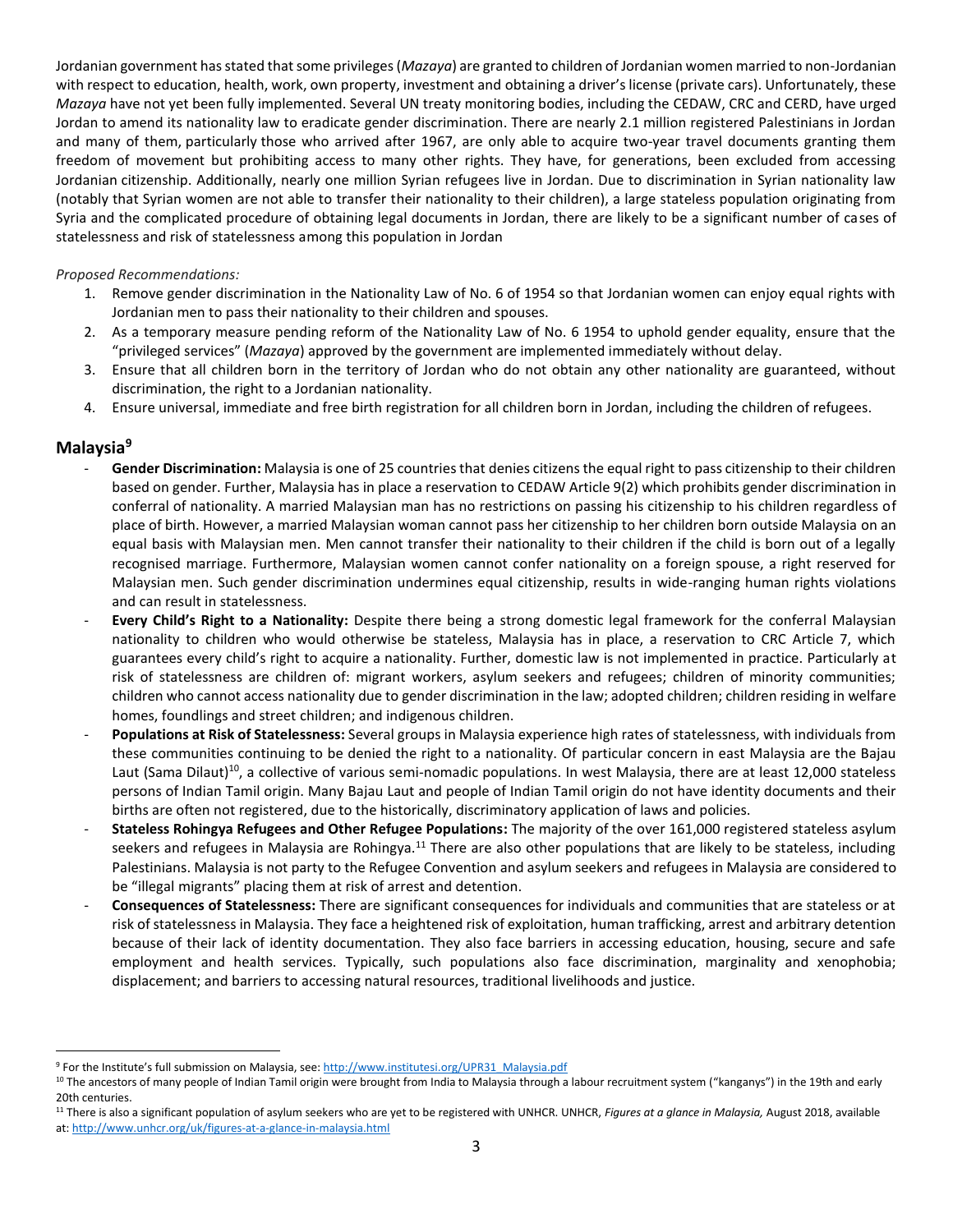#### *Proposed Recommendations:*

- 1. Repeal gender discriminatory nationality laws and policies. In particular, amend the Federal Constitution to allow for:
	- a. a child born to a Malaysian citizen to automatically acquire Malaysian citizenship, irrespective of the gender or marital status of the Malaysian citizen parent and whether the child is born in or outside of Malaysia; and
	- b. Malaysian citizens to confer nationality on foreign spouses on an equal basis irrespective of gender.
- 2. Ensure the application of Constitutional safeguards to ensure that all children born in Malaysia, who will otherwise be stateless, including foundlings and adopted children, are granted Malaysian nationality without discrimination, regardless of the gender, ethnicity, documentation, immigration or other status of the parents.
- 3. Withdraw all reservations to the Convention on the Rights of the Child, Convention on the Elimination of all Forms of Discrimination Against Women and Convention on the Rights of Persons with Disabilities, particularly in relation to the right to a nationality, and accede to all relevant human rights, refugee and statelessness instruments.
- 4. Ensure universal birth registration in Malaysia, as a tool to protect the right to a nationality and prevent statelessness.
- 5. Protect all asylum seekers, refugees and stateless persons in Malaysia, by determining their protection status, providing them with legal status, ensuring they are not detained and ensuring their access to basic human rights.

# **Malta<sup>12</sup>**

Malta is not party to the 1954 and 1961 Statelessness Conventions and provides very limited protection to stateless persons. Maltese law provides some protections against arbitrary detention, but rights afforded to people detained for removal purposes, for example, are very limited. Malta has no mechanism to identify and determine statelessness, and no stateless protection status. Data on the stateless population is limited, with figures available only for the very small number of stateless people who acquire Maltese citizenship and refused asylum seekers recorded as 'nationality not known' who cannot be returned and may or may not be stateless. There are some safeguards in Maltese law to prevent statelessness, but implementation is problematic and there are some gaps. There is a provision for children born stateless in Malta to acquire citizenship after five years' residence, but this provision is littleknown and there are no reports of it ever having been used. There also is a safeguard against statelessness in adoption cases. Foundlings are deemed to be Maltese from birth, but the wording of the provision does not explicitly prevent statelessness, stating that the child will be deemed Maltese "*until his right to any other citizenship is established"* leaving open the possibility of statelessness arising later in life or if their parents are identified and a legal 'right' to nationality is established, irrespective of whether there are practical barriers to the child actually acquiring another nationality.<sup>13</sup> The differential treatment of children born in and out of wedlock to Maltese parents abroad was ruled to be discriminatory by the European Court of Human Rights (ECtHR) in 2011 (Genovese v. Malta), but this discriminatory provision remains in force in Maltese law.

### *Proposed Recommendations:*

- 1. Accede to and fully implement the 1954 Convention Relating to the Status of Stateless Persons and the 1961 Convention on the Reduction of Statelessness.
- 2. Implement a Statelessness Determination and Protection Procedure that is fair, effective and accessible to all persons in Malta regardless of their legal status. The procedure should comply with international standards of due process and follow the procedural safeguards outlined in UNHCR's Handbook on Protection of Stateless Persons; and should result in a dedicated protection status associated with clear rights and support mechanisms.
- 3. Ensure that stateless persons and those at risk of statelessness are not subject to arbitrary detention because of their status.
- 4. Ensure that all children born in the territory of Malta, or to a Maltese parent, are guaranteed without discrimination their right to a nationality as enshrined in Article 7 of the Convention on the Rights of the Child.

### **Mauritius**

Mauritius is not party to the 1954 and 1961 Statelessness Conventions. The citizenship act does not grant nationality at birth to children born in the country who would otherwise be stateless. It does provide a right to nationality for children born on the territory whose parents are unknown, but it is unclear whether this foundling provision is applied correctly in practice. While Mauritius has introduced a fast-track system to deal with the declaration of births and unregistered children, many births still remain unregistered due to a lack of communication and lengthy procedures regarding late registration. A citizen by birth born in the country can pass his or her citizenship to a foreign-born child but that child cannot pass his or her citizenship on in turn. Mauritius nationals that are born abroad may be unaware of their inability to pass on citizenship to their children, creating a risk of statelessness.

### *Proposed recommendations:*

 $\overline{a}$ <sup>12</sup> For the Institute's full submission on Malta, see: [http://www.institutesi.org/UPR31\\_Malta.pdf](http://www.institutesi.org/UPR31_Malta.pdf)

<sup>&</sup>lt;sup>13</sup> Article 17(3) read in conjunction with the third proviso of Article 5(1), Maltese Citizenship Act, Chapter 188 of the Laws of Malta, available at [http://www.justiceservices.gov.mt/DownloadDocument.aspx?app=lom&itemid=8702&l=1.](http://www.justiceservices.gov.mt/DownloadDocument.aspx?app=lom&itemid=8702&l=1)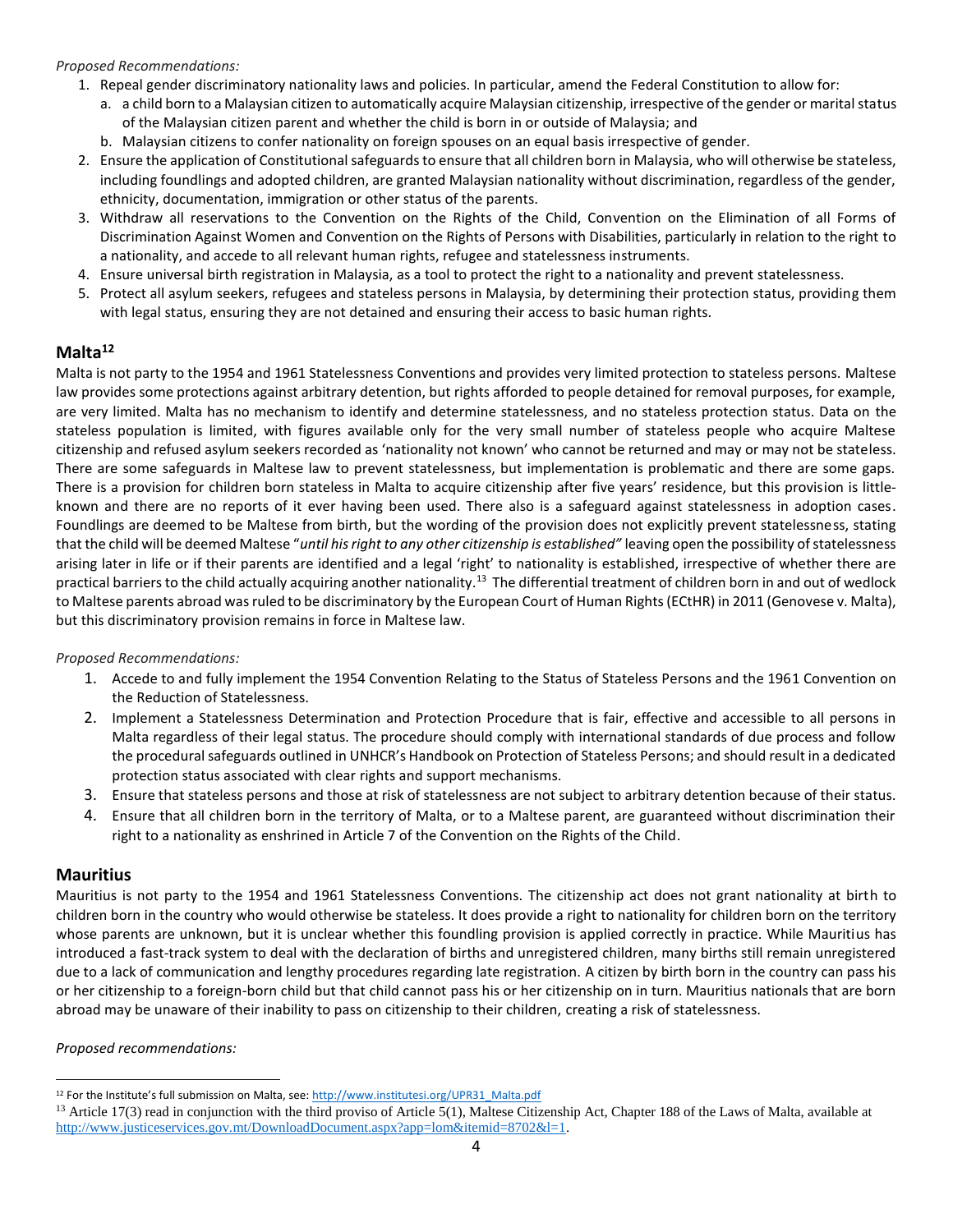- 1. Accede to and take all necessary steps to implement the 1954 and 1961 Statelessness Conventions.
- 2. Introduce legal safeguards for foundlings and children born in the country who would otherwise be stateless.
- 3. Take further measures to accelerate the procedures for and facilitate late birth registration.

# **Mexico**

Mexico is not party to the 1961 Statelessness Convention. It acceded to the 1954 Statelessness Convention with two reservations regarding: 1) Labour rights of stateless people, and 2) Naturalization facilities for stateless people. According to UNHCR statistics, there are only 13 stateless persons in Mexico, whilst since the entry into force of the law on migration (December 31 of 2017), 3073 people were recognised as stateless by the Mexican state. In 2011, Mexico introduced processes to identify and address statelessness, but there remain some flaws with these processes. Recognition of statelessness occurs through two mechanisms. In both, the main problem is the lack of clarity in the terms and procedures, which open it up to discretion. The procedures that are described, for example, are very general, do not establish procedural safeguards with sufficient clarity and use ambiguous terms.

### *Proposed Recommendations:*

- 1. Accede to and fully implement the Convention on the Reduction of Statelessness (1961)
- 2. Ensure the full implementation of the 1954 Convention, including the removal of all remaining reservations.
- 3. Ensure that the current statelessness determination procedure is reviewed and improved, to ensure fair decision making and strong protection for all recognised stateless persons.

# **Monaco**

Monaco is party to the core international human rights conventions that include provisions related to statelessness and/or nationality but has not acceded to the statelessness conventions. There is little known about the issue of statelessness in the country and UNHCR does not maintain stateless statistics for the country. In 2011, Monaco reformed its nationality law removing gender discrimination that previously prohibited women from transferring their nationality on an equal basis as men.

### *Proposed Recommendations:*

- 1. Accede to and fully implement both the 1954 and 1961 Statelessness Conventions.
- 2. Conduct and make publicly available, mapping studies and data collection on statelessness in the country.
- 3. Put in place a dedicated statelessness determination and protection procedure that meets international standards, good practice and procedural safeguards as outlined in UNHCR's Handbook on Protection of Stateless Persons.

# **Nigeria**

Nigeria is party to the 1954 and 1961 Statelessness Conventions. Citizenship in Nigeria is regulated by its Constitution but there is no citizenship act which fleshes out constitutional provisions on nationality. The country's population is divided into indigenes and nonindigenes, with local government has the authority to issue 'certificates of indigeneity' to people considered indigenes of their jurisdictions. With a lack of formal procedures and guidelines, local government officials have unfettered discretion to determine who the certificates are issued to. Those who are unable to attain a certificate find themselves trapped in the category of stateless nonindigenes or settlers, are unable to exercise their human rights and are widely discriminated against.<sup>14</sup> The Constitution does not allow Nigerian women to transmit nationality to their husbands and does not grant nationality to children born in Nigeria of unknown or stateless parents. Registration of children in Nigeria is subject to administrative, physical and other barriers, as a result of which birth registration rates are low. Nigeria signed the Abidjan Declaration on statelessness in 2015 and the Banjul Action Plan in 2017.

### *Proposed recommendations:*

- 1. Redouble efforts to realise universal, immediate and free birth registration of all children born in the territory.
- 2. Establish safeguards to ensure that no child is born stateless in Nigeria.
- 3. Amend discriminatory provisions in the Constitution to enable women to pass on their nationality to their spouses.
- 4. Implement the Statelessness conventions through incorporating enabling legislation.
- 5. Increase the protection of the rights of ethnic and other minorities, including so-called "settlers", in particular their rights to citizenship, and to ensure their equal and non-discriminatory treatment in the country.

# **Saudi Arabia<sup>15</sup>**

l

According Saudi Arabian Citizenship System, children of Saudi fathers acquire Saudi nationality at birth, regardless of the child's birthplace, but Saudi women cannot transmit their Saudi nationality automatically to their children. Article 7 of the law states that,

<sup>14</sup> <http://www.refworld.org/cgi-bin/texis/vtx/rwmain?page=search&docid=5a61f39c4&skip=0&query=statelessness&coi=NGA&searchin=fulltext&sort=date>

<sup>15</sup> For the Institute's full submission on Saudi Arabia, see: [http://www.institutesi.org/UPR31\\_SaudiArabia.pdf](http://www.institutesi.org/UPR31_SaudiArabia.pdf)